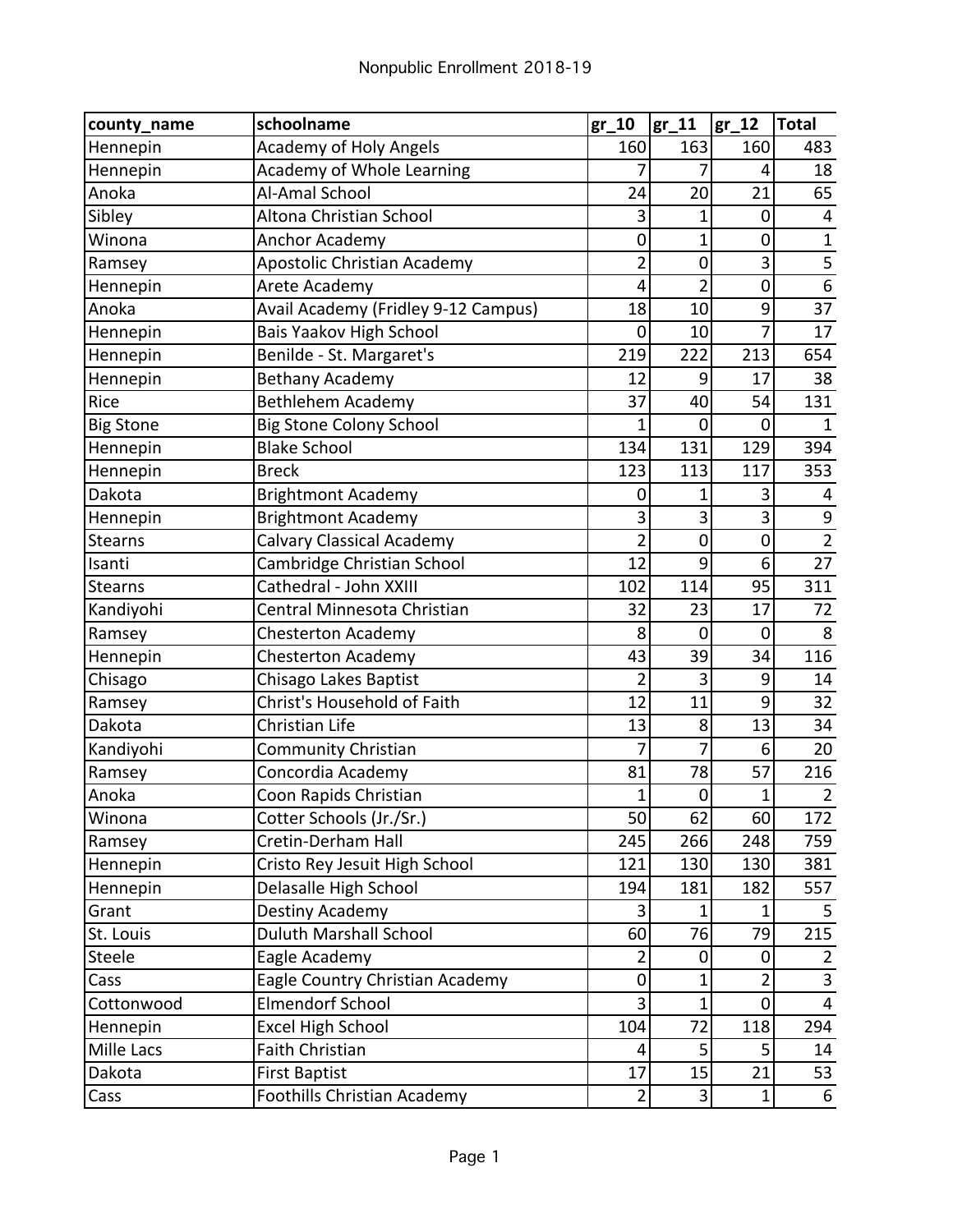| county_name       | schoolname                               | $gr_10$        | $gr_11$ | $gr_12$        | <b>Total</b>            |
|-------------------|------------------------------------------|----------------|---------|----------------|-------------------------|
| Hennepin          | <b>Fourth Baptist</b>                    | 22             | 19      | 15             | 56                      |
| Hennepin          | Gaia Democratic School                   | 3              | 4       | 6              | 13                      |
| Ramsey            | <b>Gentry Academy</b>                    | 18             | 10      | 11             | 39                      |
| <b>Blue Earth</b> | <b>Grace Christian</b>                   | 3              | 0       | $\mathbf 1$    | $\overline{\mathbf{4}}$ |
| <b>Stearns</b>    | <b>Granite City Baptist Academy</b>      | $\mathbf 0$    | 1       | $\mathbf 1$    | $\overline{2}$          |
| Hennepin          | Groves Academy                           | 22             | 27      | 21             | 70                      |
| Ramsey            | Hand in Hand Christian Montessori        | 3              | 0       | $\mathbf 0$    | $\overline{3}$          |
| Pine              | <b>Harvest Christian School</b>          | 5              | 3       | 5              | 13                      |
| Dodge             | Haven School                             | $\mathbf 0$    | 1       | $\overline{0}$ | $\mathbf 1$             |
| Kittson           | Heritage Christian                       | 4              | 3       | 0              | $\overline{7}$          |
| Hennepin          | Heritage Christian Academy               | 27             | 30      | 30             | 87                      |
| Ramsey            | Hill-Murray                              | 148            | 167     | 149            | 464                     |
| Otter Tail        | Hillcrest Lutheran Academy               | 31             | 67      | 41             | 139                     |
| Carver            | Holy Family Catholic High School         | 97             | 82      | 112            | 291                     |
| Stearns           | <b>Holy Innocents</b>                    | 2              | 2       | 1              | 5                       |
| Wright            | <b>Holy Spirit Academy</b>               | 7              | 6       | 10             | 23                      |
| McLeod            | <b>Holy Trinity</b>                      | 5              | 9       | 8              | 22                      |
| Hennepin          | <b>Hope Academy</b>                      | 25             | 20      | 14             | 59                      |
| Washington        | Hope Christian Academy                   | 2              | 3       | 2              | $\overline{7}$          |
| Winona            | Hope Lutheran High School                | 9              | 7       | 6              | 22                      |
| Stearns           | <b>Immaculate Conception</b>             | 7              | 0       | 3              | 10                      |
| Anoka             | Immaculate Heart of Mary Academy         | 3              | 3       | 4              | 10                      |
| <b>Blue Earth</b> | <b>Immanuel Lutheran</b>                 | 14             | 3       | 13             | 30                      |
| Hennepin          | <b>International School of Minnesota</b> | 28             | 32      | 45             | 105                     |
| Sherburne         | Jubilee Christian School                 | 5              | 5       | 3              | 13                      |
| <b>Crow Wing</b>  | Lake Region Christian                    | 9              | 11      | 12             | 32                      |
| St. Louis         | Lakeview Christian Academy               | 15             | 12      | 14             | 41                      |
| Anoka             | Legacy Christian Academy                 | 46             | 37      | 33             | 116                     |
| Ramsey            | Liberty Classical Academy                | 14             | 9       | 8              | 31                      |
| Olmsted           | Lourdes                                  | 104            | 100     | 119            | 323                     |
| <b>Blue Earth</b> | Loyola Catholic School                   | 25             | 38      | 24             | 87                      |
| McLeod            | Maplewood Academy                        | 28             | 31      | 17             | 76                      |
| Martin            | Martin Luther High School                | 6              | 11      | 13             | 30                      |
| Carver            | Mayer Lutheran High School               | 38             | 59      | 35             | 132                     |
| Hennepin          | Minnehaha Academy - Upper School         | 95             | 95      | 74             | 264                     |
| Nicollet          | Minnesota Valley Lutheran                | 48             | 46      | 53             | 147                     |
| Ramsey            | Mounds Park Academy                      | 65             | 53      | 56             | 174                     |
| Cottonwood        | Mountain Lake Christian                  | 3              | 7       | 1              | 11                      |
| Cottonwood        | <b>Neuhof School</b>                     | $\mathbf 0$    | 0       | $\mathbf{1}$   | $\mathbf{1}$            |
| Washington        | New Life Academy                         | 47             | 63      | 48             | 158                     |
| Douglas           | New Testament Christian                  | 3 <sup>1</sup> | 3       | 6              | 12                      |
| Brown             | New Ulm Area Catholic Schools, Inc.      | 26             | 28      | 25             | 79                      |